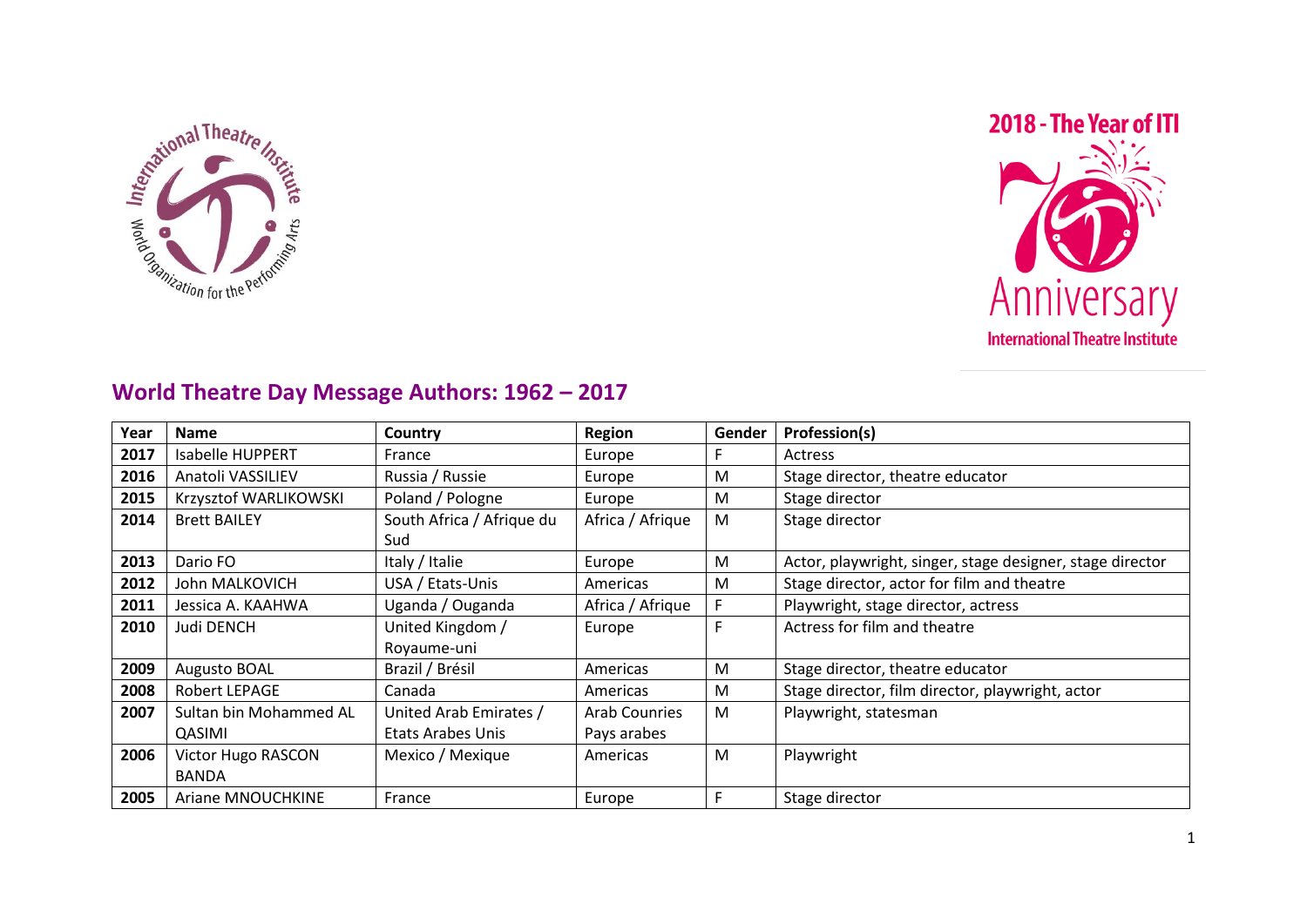| 2004 | Fathia EL ASSAL            | Egypt / Egypte         | Arab Counries /  | F.                                                                                    | Playwright                                              |
|------|----------------------------|------------------------|------------------|---------------------------------------------------------------------------------------|---------------------------------------------------------|
|      |                            |                        | Pays arabes      |                                                                                       |                                                         |
| 2003 | <b>Tankred DORST</b>       | Germany / Allemagne    | Europe           | ${\sf M}$                                                                             | Playwright                                              |
| 2002 | Girish KARNAD              | India / Inde           | Asia / Pacific / | M                                                                                     | Actor, film director, writer and playwright             |
|      |                            |                        | Asie Pacifique   |                                                                                       |                                                         |
| 2001 | <b>Iakovos KAMBANELLIS</b> | Greece / Grèce         | Europe           | M                                                                                     | Playwright                                              |
| 2000 | <b>Michel TREMBLAY</b>     | Canada                 | Americas         | M                                                                                     | Playwright                                              |
| 1999 | Vigdís FINNBOGADÓTTIR      | Iceland / Islande      | Europe           | F                                                                                     | Artistic Theatre director, stateswoman                  |
| 1998 | 50th Anniversary of ITI    |                        |                  |                                                                                       |                                                         |
| 1997 | KIM Jeong-ok               | South Korea / Corée du | Asia / Pacific / | M                                                                                     | Stage director, honorary president ITI                  |
|      |                            | Sud                    | Asie Pacifique   |                                                                                       |                                                         |
| 1996 | Saadalla WANNOUS           | Syria / Syrie          | Arab Counries /  | ${\sf M}$                                                                             | Playwright, critic, theatre educator                    |
|      |                            |                        | Pays arabes      |                                                                                       |                                                         |
| 1995 | <b>Umberto ORSINI</b>      | Italy / Italie         | Europe           | $\mathsf{M}% _{T}=\mathsf{M}_{T}\!\left( a,b\right) ,\ \mathsf{M}_{T}=\mathsf{M}_{T}$ | Stage, TV and film actor                                |
| 1994 | Vaclav HAVEL               | Czech Republic /       | Europe           | M                                                                                     | Playwright, statesman                                   |
|      |                            | République Cheque      |                  |                                                                                       |                                                         |
| 1993 | <b>Edward ALBEE</b>        | USA / Etats-unis       | Americas         | M                                                                                     | Playwright                                              |
| 1992 | Jorge LAVELLI              | Argentina/France       | Americas         | M                                                                                     | Theatre and opera director, playwright                  |
|      |                            | /Argentine/France &    | & Europe         |                                                                                       |                                                         |
|      | & Arturo USLAR PIETRI      | Venezuela              |                  | M                                                                                     |                                                         |
| 1991 | <b>Federico MAYOR</b>      | Spain / Espagne        | Europe           | M                                                                                     | Poet, Director General of UNESCO                        |
| 1990 | Kirill LAVROV              | Russia / Russie        | Europe           | M                                                                                     | Theatre and film actor and director                     |
| 1989 | <b>Martin ESSLIN</b>       | Hungary & United       | Europe           | M                                                                                     | Theatre researcher, theatre educator                    |
|      |                            | Kingdom / Hongrie &    |                  |                                                                                       |                                                         |
|      |                            | Royaume-uni            |                  |                                                                                       |                                                         |
| 1988 | Peter BROOK                | United Kingdom /       | Europe           | M                                                                                     | Stage director, theatre educator                        |
|      |                            | Royaume-uni            |                  |                                                                                       |                                                         |
| 1987 | Antonio GALA               | Spain / Espagne        | Europe           | ${\sf M}$                                                                             | Playwright, writer                                      |
| 1986 | Wole SOYINKA               | Nigeria                | Africa / Afrique | M                                                                                     | Playwright, poet                                        |
| 1985 | André-Louis PERINETTI      | France                 | Europe           | M                                                                                     | Stage director, theatre director, secretary general ITI |
| 1984 | Mikhail TSAREV             | Russia / Russie        | Europe           | M                                                                                     | Stage actor and director                                |
| 1983 | Amadou Mahtar M'BOW        | Senegal                | Africa / Afrique | M                                                                                     | Educator, Director General UNESCO                       |